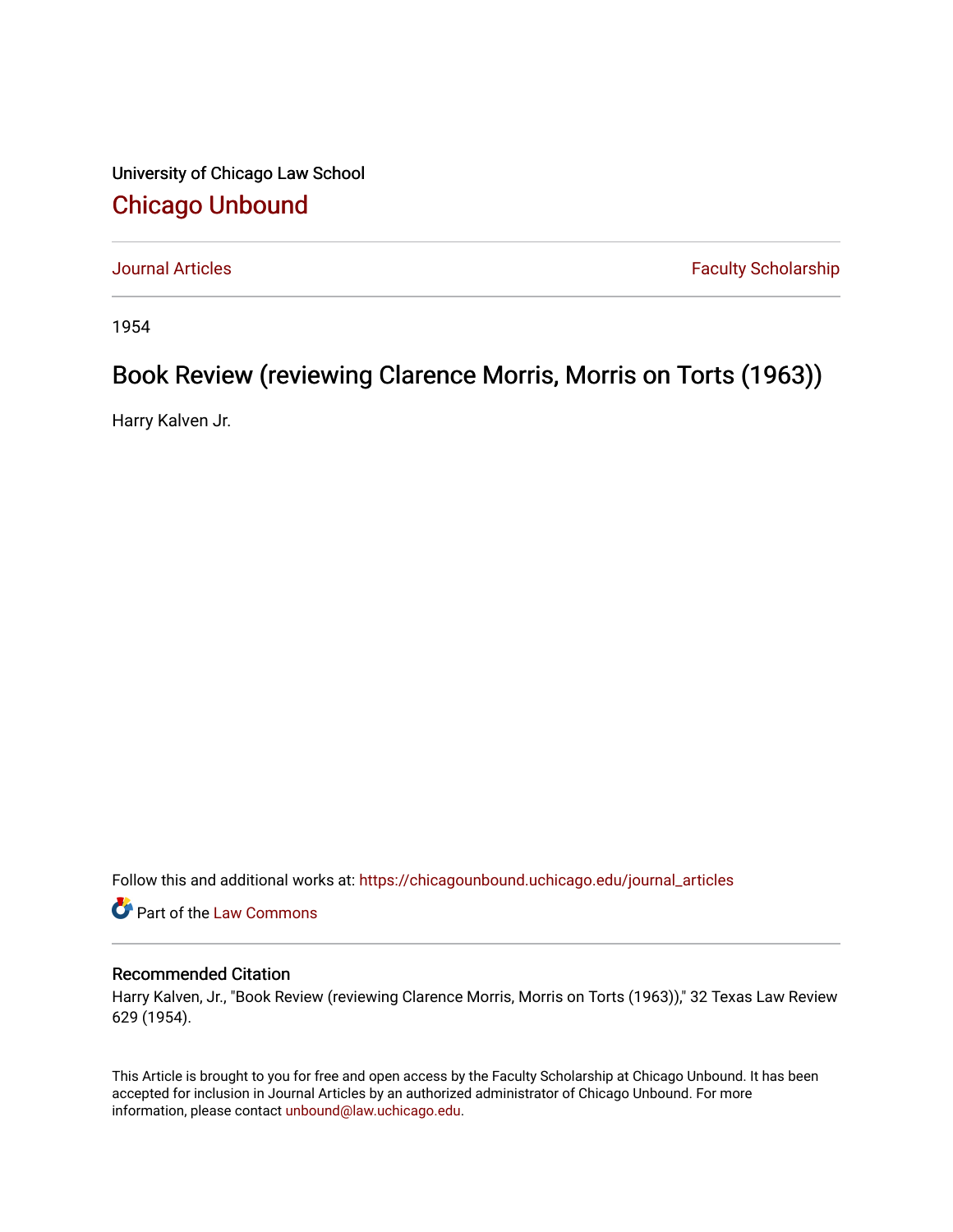## **RECENT** BOOKS

#### *Morris on Torts.* By Clarence Morris. Brooklyn: The Foundation Press, Inc., 1953. Pp. xxviii, 375. \$5.00.

There is only one thing I do not like about Mr. Morris' book, and it is a petty dislike. He has peopled his text with such characters as **Mr.** Bellicose and Mr. Quiet, Mr. Iceman and Mr. Walker, Mrs. Shopper and Mr. Merchant, and Mr. Nasty and Mr. Highstander. I simply wish he hadn't yielded to the impulse. I state this point at the outset to clear the deck for unqualified praise

of the Morris venture and his skill in bringing it off. He had a very clear objective in mind-he wished to write a concise discussion of tort law for the student as a supplement to the traditional case book classwork. He has succeeded admirably, and tort teaching everywhere is the beneficiary. In no small part his success is due to the integrity with which he has stuck to his purpose. He was not led off into trying to make the book useful to the bar, too, by loading it with references. It cites perhaps five hundred cases in all, and the large majority of them are avowedly taken from the better-known torts case books. Again, he was not seduced into trying to revolutionize torts teaching by writing a book which would replace, at long last, the case book. I do not quite see how one could teach this book. I do see very well why one should use it as an adjunct of class discussion and as a stimulus toward making full use of the class hour.

Finally, the book has been done so thoughtfully and honestly that it is not simply a rehash of Morris' formidable series of law review articles, even in those areas of negligence law which directly overlap the content of the majority of essays collected in his *Studies in Torts.* One, however, cannot help slightly raising an eyebrow, in passing, at his devoting eight pages to administrative safety measures.

Perhaps to keep the book accessible to as many law students as possible, the organization has been left unexciting. We start once again with the intentional torts, proceed to negligence and then to strict liability, and conclude with misrepresentation, defamation, and malicious prosecution. The economic torts, except for misrepresentation, are not treated; the emotional dignitary torts are given little emphasis; and damages are touched very briefly indeed. The strength of the book does not lie in giving a unifying vision of the tort field.

The table of contents approach is, however, particularly misleading in this case. If the sequence is conventional, the emphasis is at times quite striking. Thus there is a decisive emphasis on negligence as the central problem and a generous last chapter is reserved for a sober assessment of the current personal injuries scene and for proposals for reform. Chapter VII on proximate cause is a sane, lucid fifty-page essay on a topic to which Prosser's fine book devoted approximately sixty pages. On the other hand, two staples of tort teaching, occupier-liability and manufacturer's liability, are treated merely as obsolete examples of the no-duty problem and disposed of in ten pages, whereas the use of criminal statutes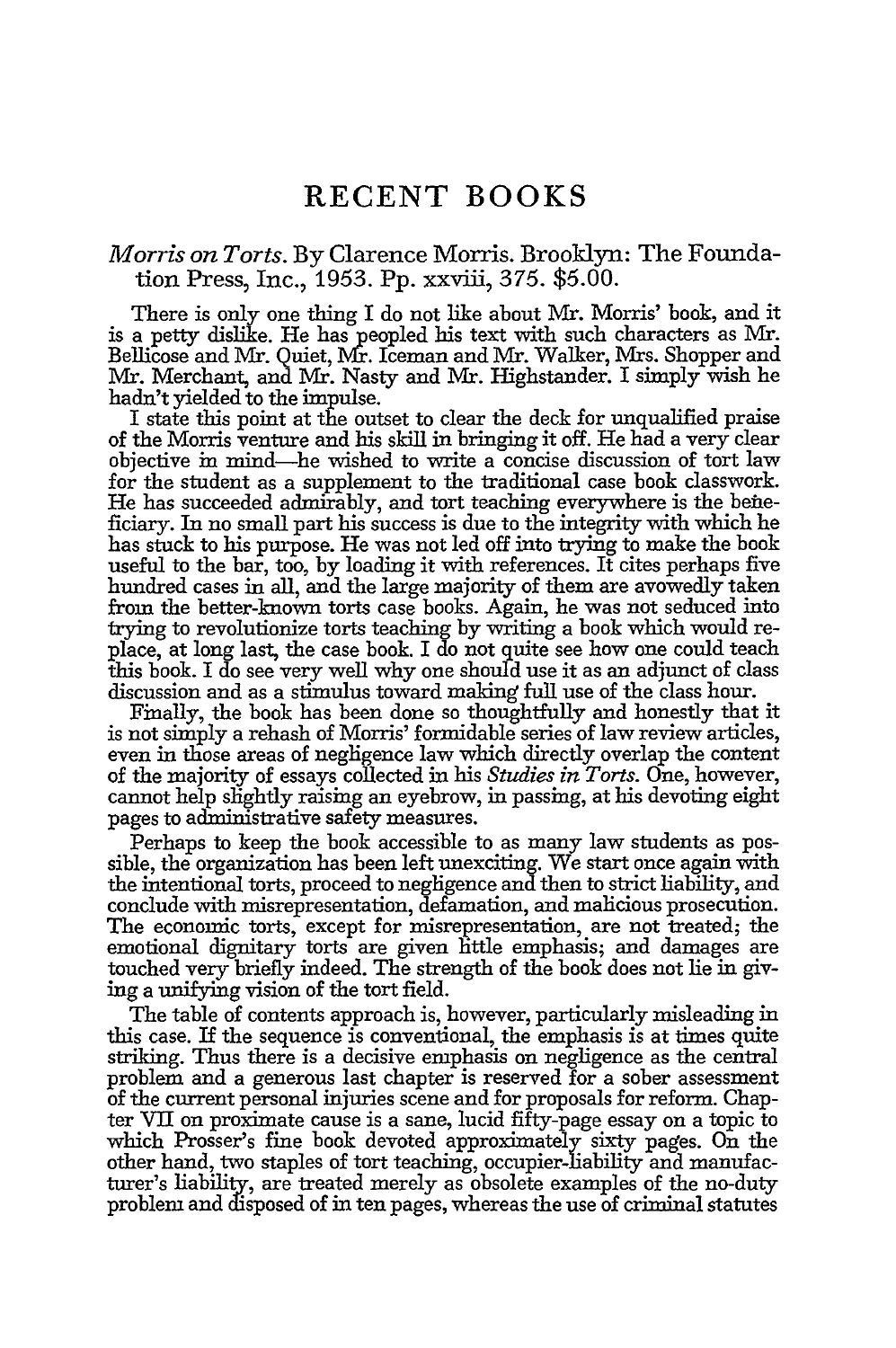in changing civil no-duty rules, an esoteric topic on which Morris almost deserves a trademark, receives about the same amount of space. The sharpest shift of emphasis is found in Chapter V on problems of proof of negligence. Here Morris provides another superior fifty-page essay which integrates his prior law review reflections and has the special virtue of demoting *res ipsa loquitur* to where it belongs, as but one of many aspects of the proof problem.

The book, then, is first of all a superior dope sheet written in a clean, concise style, brief enough that a student can readily read it through more than once. But it constantly transcends the dope sheet category, without, I think, losing its basic ultitarian quality. And it does this because Morris does not treat his material as a junior Restatement, nor does he condescend to the beginner. He treats his reader with intellectual respect and his subject with a steady tone of curiosity and perplexity. The utility of the book to the student, therefore, is not simply that it aids in the digesting and memorizing of a mass of detail. It is that, but it is at least equally a stimulus to serious reflection. And it is here that the book has a clear edge, for student purposes, over Prosser's invaluable hornbook.

The book bears the marks of many other virtues: it is eminently sane, it is stubborn about working through the points it raises, it has some genuine originality, and it is at home at more than one level of analysis and with more than one approach. These are, of course, well-known Morris virtues and need not be labored, but I was particularly impressed by the last characteristic. The text constantly stresses the realities of tort life. It is, however, a controlled realism and we are reminded that "the current scene must not be caricatured." Again, the text is insistent about the importance of procedure and about the role of the advocate in selecting alternatives. But here again there is balance, and it is done without the crusader's fervor to make everything procedure. The book is so successful on this score that the discussion of aavocacy in tort cases is itself a distinctive contribution.

Finally, Morris' versatility adds another dimension. He is at once the hardheaded trial lawyer and the serious student of jurisprudence. A further sustained theme of the book is the candid and explicit facing of the policy issues that permeate tort law. He is not an urgent reformer nor is he simply fashionable in his views. It is a principal thesis of his that **not** all tort losses should be handled by society on a single principle. He is articulate and informed about risk-bearing analysis, but does not use it to exclusion of all other possible considerations. And the final chapter on reforms of personal injury law is not an afterthought, but an appropriate continuation of the policy discussion which has been going on throughout the book.

One brief series of illustrations of these points from the start of the book will have to suffice. Selecting, of all things, the deadly topic of trespass *q.c.f.,* Morris in ten introductory pages moves through a series of cases and succeeds in raising the chief policy issues of tort law. Then as we turn to Chapter II on assault and battery, we seem solidly in the dopesheet type of summary but suddenly in the discussion of consent to breach of the peace, he flashes a pretty point, upsetting the classic Bohlen attack on the majority rule. A few pages later in a conventional summary of the defense of public necessity he carries through a risk-bearing analysis